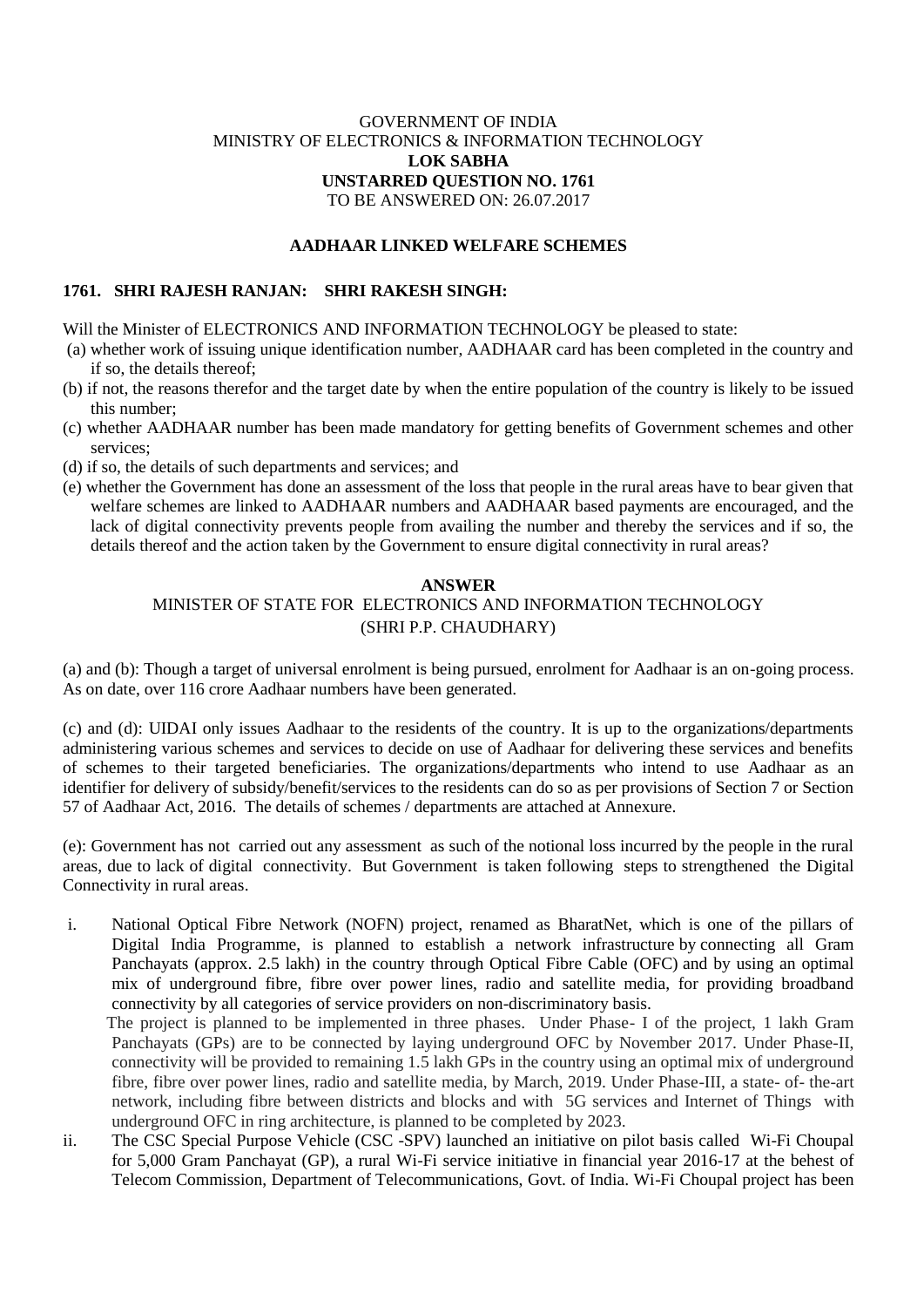launched to provide Wi-Fi Internet access in rural India through CSCs. As on date, Wi-Fi Infrastructure has been deployed in 2500 GPs across 9 States (Uttarakhand, Uttar Pradesh, Madhya Pradesh, Chhattisgarh, Haryana, Jharkhand, Bihar, Maharashtra, and Karnataka) and 2 Union Territories (Chandigarh and Puducherry). The activation of the internet service has been done at 650 GP locations.

\*\*\*\*\*\*\*\*

## **ANNEXURE**

## **DBT Onboarded Schemes:**

**Total Onboarded Schemes: 314 from 51 Ministries**

**Department Of Rural Development : 5 Scheme(s)**

- **1. Indira [Gandhi National Disability Pension Scheme-IGNDPS](https://dbtbharat.gov.in/scheme/schemedetail?id=ODc=)**
- **2. [Indira Gandhi National Old Age Pension Scheme-](https://dbtbharat.gov.in/scheme/schemedetail?id=ODU=) IGNOAPS**
- **3. Indira [Gandhi National Widow Pension Scheme-IGNWPS](https://dbtbharat.gov.in/scheme/schemedetail?id=ODY=)**
- **4. [Mahatma Gandhi NREGA](https://dbtbharat.gov.in/scheme/schemedetail?id=Mw==)**
- **5. [Pradhan Mantri Awas Yojna Grameen](https://dbtbharat.gov.in/scheme/schemedetail?id=MTAw)**

**Ministry Of Petroleum And Natural Gas: 2 Scheme(s)**

**1. [PAHAL](https://dbtbharat.gov.in/scheme/schemedetail?id=MQ==)**

**2. [PRADHAN MANTRI UJJWALA YOJANA](https://dbtbharat.gov.in/scheme/schemedetail?id=MTkw)**

**Ministry Of Women And Child Development: 7 Scheme(s)**

- **1. [ICDS-Training Program](https://dbtbharat.gov.in/scheme/schemedetail?id=MzAx)**
- 
- **2. [Maternity Benefit Program](https://dbtbharat.gov.in/scheme/schemedetail?id=Ng==) 3. [Protection and Empowerment of Women-Comprehensive Scheme for combating Trafficking of Women and](https://dbtbharat.gov.in/scheme/schemedetail?id=MzAy)  [Children-Ujjawla-](https://dbtbharat.gov.in/scheme/schemedetail?id=MzAy) Salary**
- **4. [Protection and Empowerment of Women-Comprehensive Scheme for combating Trafficking of Women and](https://dbtbharat.gov.in/scheme/schemedetail?id=MzAz)  [Children-Ujjawla-Facilities to beneficiaries](https://dbtbharat.gov.in/scheme/schemedetail?id=MzAz)**
- **5. [Rashtriya Mahila Kosh](https://dbtbharat.gov.in/scheme/schemedetail?id=MjMy)**
- **6. [Scheme for Adolescent Girls](https://dbtbharat.gov.in/scheme/schemedetail?id=MzA0)**
- **7. [Umbrella ICDS-Anganwadi Services-](https://dbtbharat.gov.in/scheme/schemedetail?id=MjMz) Honorarium To AWW And AWH**

**Department Of School Education And Literacy: 4 Scheme(s)**

- **1. [Inclusive Education for Disabled at Secondary Stage](https://dbtbharat.gov.in/scheme/schemedetail?id=MTA1)**
- **2. [National Means-cum-Merit Scholarship Scheme](https://dbtbharat.gov.in/scheme/schemedetail?id=OA==)**
- **3. [National Scheme Of Incentive To Girls For Secondary Education](https://dbtbharat.gov.in/scheme/schemedetail?id=Nw==)**
- **4. [Scheme of support to NGOs institutions and SRCs for adult education and skill development](https://dbtbharat.gov.in/scheme/schemedetail?id=MTA2)**

**Department Of Higher Education: 21 Scheme(s)**

- **1. [BSR Fellowship](https://dbtbharat.gov.in/scheme/schemedetail?id=MTU=)**
- **2. [Central Sector Scheme of Scholarship for College and University Students](https://dbtbharat.gov.in/scheme/schemedetail?id=MjA=)**
- **3. [Dr D S Kothari Post Doctoral Fellowship](https://dbtbharat.gov.in/scheme/schemedetail?id=MTE=)**
- **4. [Dr S Radhakrishnan Postdoctoral Fellowship In Humanities And Social Science](https://dbtbharat.gov.in/scheme/schemedetail?id=MTk=)**
- **5. [Emeritus Fellowship](https://dbtbharat.gov.in/scheme/schemedetail?id=MTM=)**
- **6. [Ishan Uday Special Scholarship Scheme For North Eastern Region](https://dbtbharat.gov.in/scheme/schemedetail?id=MTY=)**
- **7. [Junior Research Fellowship In Science, Humanities And Social Sciences](https://dbtbharat.gov.in/scheme/schemedetail?id=MTI=)**
- **8. [National Research Professorship](https://dbtbharat.gov.in/scheme/schemedetail?id=OTk=)**
- **9. [P. G. Scholarship for Professional Courses for SC/ST candidates](https://dbtbharat.gov.in/scheme/schemedetail?id=ODQ=)**
- **10. [P.G. Indira Gandhi Scholarship for Single Girl Child](https://dbtbharat.gov.in/scheme/schemedetail?id=ODM=)**
- **11. [P.G. Scholarship for GATE/GPAT qualified students for pursuing M.Tech/ M.E./M.Pharma](https://dbtbharat.gov.in/scheme/schemedetail?id=OTI=)**
- **12. [P.G. Scholarship for University Rank Holders](https://dbtbharat.gov.in/scheme/schemedetail?id=ODI=)**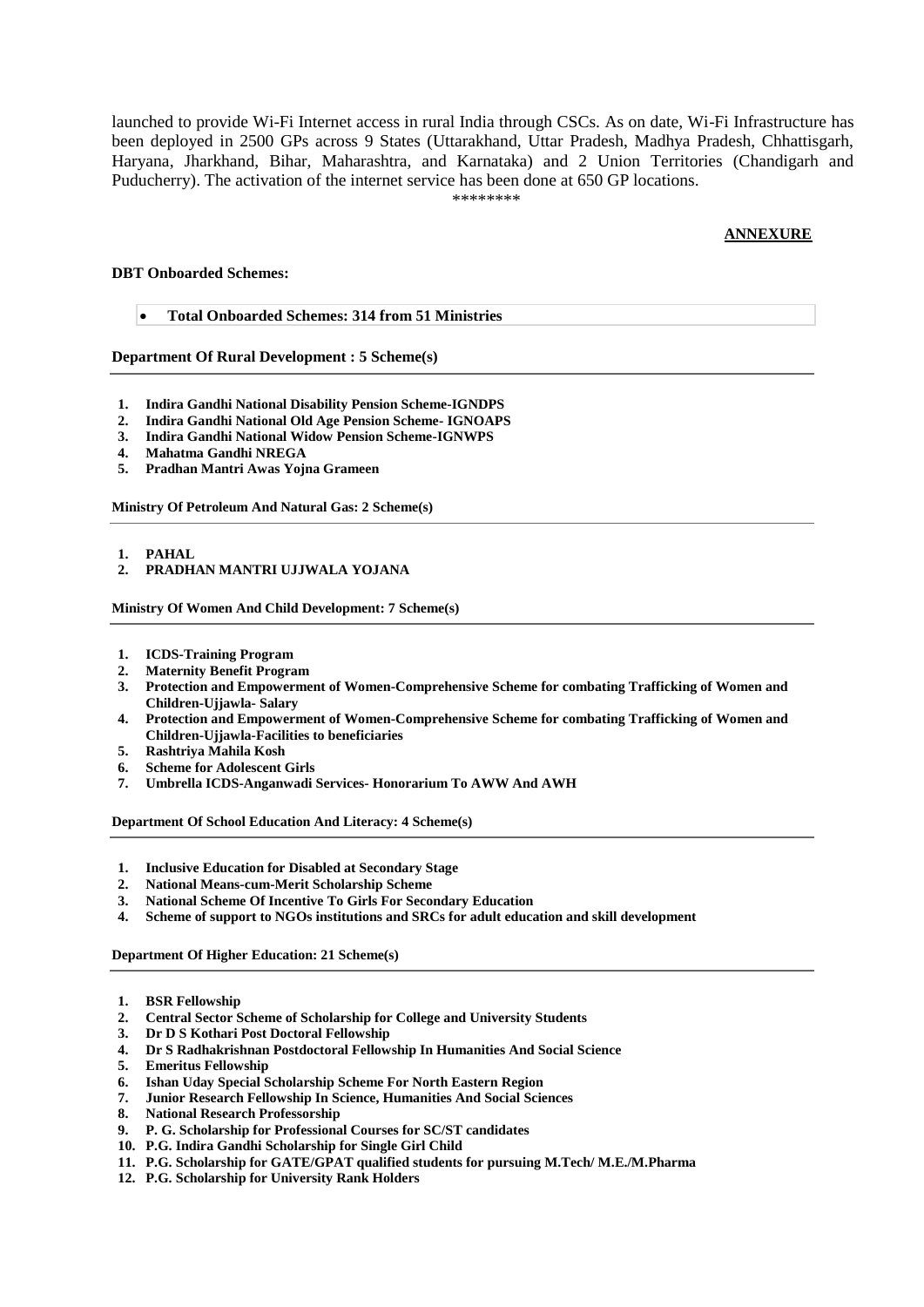- **13. [Post Doctoral Fellowship for Women](https://dbtbharat.gov.in/scheme/schemedetail?id=MTQ=)**
- **14. [Post-Doctoral Fellowship for SC/ST Candidates](https://dbtbharat.gov.in/scheme/schemedetail?id=ODE=)**
- **15. [Pragati Scholarship for girls Diploma Institutes](https://dbtbharat.gov.in/scheme/schemedetail?id=OTQ=)**
- **16. [Pragati Scholarship for girls in Degree Colleges](https://dbtbharat.gov.in/scheme/schemedetail?id=OTM=)**
- **17. [Prime Minster's Special Scholarship Scheme for Jammu and](https://dbtbharat.gov.in/scheme/schemedetail?id=OTc=) Kashmir students**
- **18. [QIP for faculty deputed for M.Tech/ Ph.D studies at QIP Centers](https://dbtbharat.gov.in/scheme/schemedetail?id=OTg=)**
- **19. [Saksham scholarship for differently abled students of Degree Colleges](https://dbtbharat.gov.in/scheme/schemedetail?id=OTU=)**
- **20. [Saksham scholarship for differently abled students of Diploma Institutes](https://dbtbharat.gov.in/scheme/schemedetail?id=OTY=)**
- **21. [Swami Vivekananda Single Girl Child Fellowship For Research In Social Sciences](https://dbtbharat.gov.in/scheme/schemedetail?id=MTc=)**

**Ministry Of Minority Affairs: 10 Scheme(s)**

- **1. [Free Coaching Allied Scheme For Minorities](https://dbtbharat.gov.in/scheme/schemedetail?id=MzE0)**
- **2. Jiyo Parsi- [Scheme for containing population decline of small Minorities](https://dbtbharat.gov.in/scheme/schemedetail?id=MzE1)**
- **3. [Maulana Azad National Fellowship for Minority Student](https://dbtbharat.gov.in/scheme/schemedetail?id=MjQ=)**
- **4. Merit-cum- [Means based Scholarship for professional and Technical course for minorities](https://dbtbharat.gov.in/scheme/schemedetail?id=MjM=)**
- **5. [Nai Manzil](https://dbtbharat.gov.in/scheme/schemedetail?id=MzEz)**
- **6. [Nai Roshni](https://dbtbharat.gov.in/scheme/schemedetail?id=MTc0)**
- **7. Padho Predesh - [Interest subsidy on educational loans for Overseas Studies](https://dbtbharat.gov.in/scheme/schemedetail?id=MTcx)**
- **8. Post-Matric [Scholarship for Minorities](https://dbtbharat.gov.in/scheme/schemedetail?id=MjI=)**
- **9. Pre- [Matric Scholarship for Minorities](https://dbtbharat.gov.in/scheme/schemedetail?id=MjE=)**
- **10. [Supporting for students clearing prelims conducted by UPSC,SSC, STATE PUBLIC SERVICE](https://dbtbharat.gov.in/scheme/schemedetail?id=MTcz)**

**Ministry Of Labour And Employment: 16 Scheme(s)**

- **1. [Employees Pensions Scheme](https://dbtbharat.gov.in/scheme/schemedetail?id=MTg2)**
- **2. [Family Pension-cum-Life Assurance and Deposit Linked Insurance Schemes for the Plantation Workers in](https://dbtbharat.gov.in/scheme/schemedetail?id=MTgx)  [Assam](https://dbtbharat.gov.in/scheme/schemedetail?id=MTgx)**
- **3. [Grants to Dattopant Thengdi National Board for Workers Education and Development DTNBWED](https://dbtbharat.gov.in/scheme/schemedetail?id=MjM1)**
- **4. [Grants to VV Giri National Labour Institute VVGNLI](https://dbtbharat.gov.in/scheme/schemedetail?id=MjM2)**
- **5. [Housing Subsidy To Beedi Workers](https://dbtbharat.gov.in/scheme/schemedetail?id=Mjc=)**
- **6. [Housing Subsidy To Iron/Manganese/Chrome Ore Workers](https://dbtbharat.gov.in/scheme/schemedetail?id=MzM=)**
- **7. [Housing Subsidy to Lime Stone and Dolomite Workers](https://dbtbharat.gov.in/scheme/schemedetail?id=MzQ=)**
- **8. [Pradhan Mantri Rojgar Protshan Yojana PMRPY](https://dbtbharat.gov.in/scheme/schemedetail?id=MjM3)**
- **9. [Rehabilitation Assistance under the Scheme of Rehabilitation of Bonded Labour](https://dbtbharat.gov.in/scheme/schemedetail?id=ODA=)**
- **10. [Scholarship To The Children of Beedi Workers](https://dbtbharat.gov.in/scheme/schemedetail?id=MjY=)**
- **11. [Scholarship To The Children of Cine Workers](https://dbtbharat.gov.in/scheme/schemedetail?id=MzA=)**
- **12. [Scholarship To The Children of Iron/Manganese/Chrome Ore Workers](https://dbtbharat.gov.in/scheme/schemedetail?id=MzE=)**
- **13. [Scholarship to the Children of Lime Stone and Dolomite Workers](https://dbtbharat.gov.in/scheme/schemedetail?id=MzI=)**
- **14. [Stipend to Children in the Special Schools under the National Child Labour Project NCLP](https://dbtbharat.gov.in/scheme/schemedetail?id=MjU=)**
- **15. [Stipend to Differently Abled Candidates under Scheme of Vocational Rehabilitation Centre](https://dbtbharat.gov.in/scheme/schemedetail?id=Nzc=)**
- **16. [Stipend to Trainees under the Scheme of Welfare of SC ST Job-Seekers through Coaching, Guidance and](https://dbtbharat.gov.in/scheme/schemedetail?id=Mjg=)  [Vocational Training](https://dbtbharat.gov.in/scheme/schemedetail?id=Mjg=)**

**Ministry Of Tribal Affairs: 9 Scheme(s)**

- **1. [Institutional Support for Development and Marketing of Tribal Product](https://dbtbharat.gov.in/scheme/schemedetail?id=MjA3)**
- **2. [National Overseas Scholarship Scheme](https://dbtbharat.gov.in/scheme/schemedetail?id=MjA4)**
- **3. [Post-Matric Scholarship Scheme For ST Students](https://dbtbharat.gov.in/scheme/schemedetail?id=Njg=)**
- **4. [Pre-Matric Scholarship Scheme For ST Students](https://dbtbharat.gov.in/scheme/schemedetail?id=Njk=)**
- **5. [Rajiv Gandhi National Fellowship For ST Students](https://dbtbharat.gov.in/scheme/schemedetail?id=MzY=)**
- **6. [Scheme of Development of Particularly Vulnerable Tribal Groups](https://dbtbharat.gov.in/scheme/schemedetail?id=MjA5)**
- **7. [Scheme of Grant in Aid to Voluntary Organizations working for welfare of STs](https://dbtbharat.gov.in/scheme/schemedetail?id=MjEw)**
- **8. [Top Class Education For ST Students](https://dbtbharat.gov.in/scheme/schemedetail?id=MzU=)**
- **9. [Vocational Training Centres in Tribal Areas](https://dbtbharat.gov.in/scheme/schemedetail?id=MjEx)**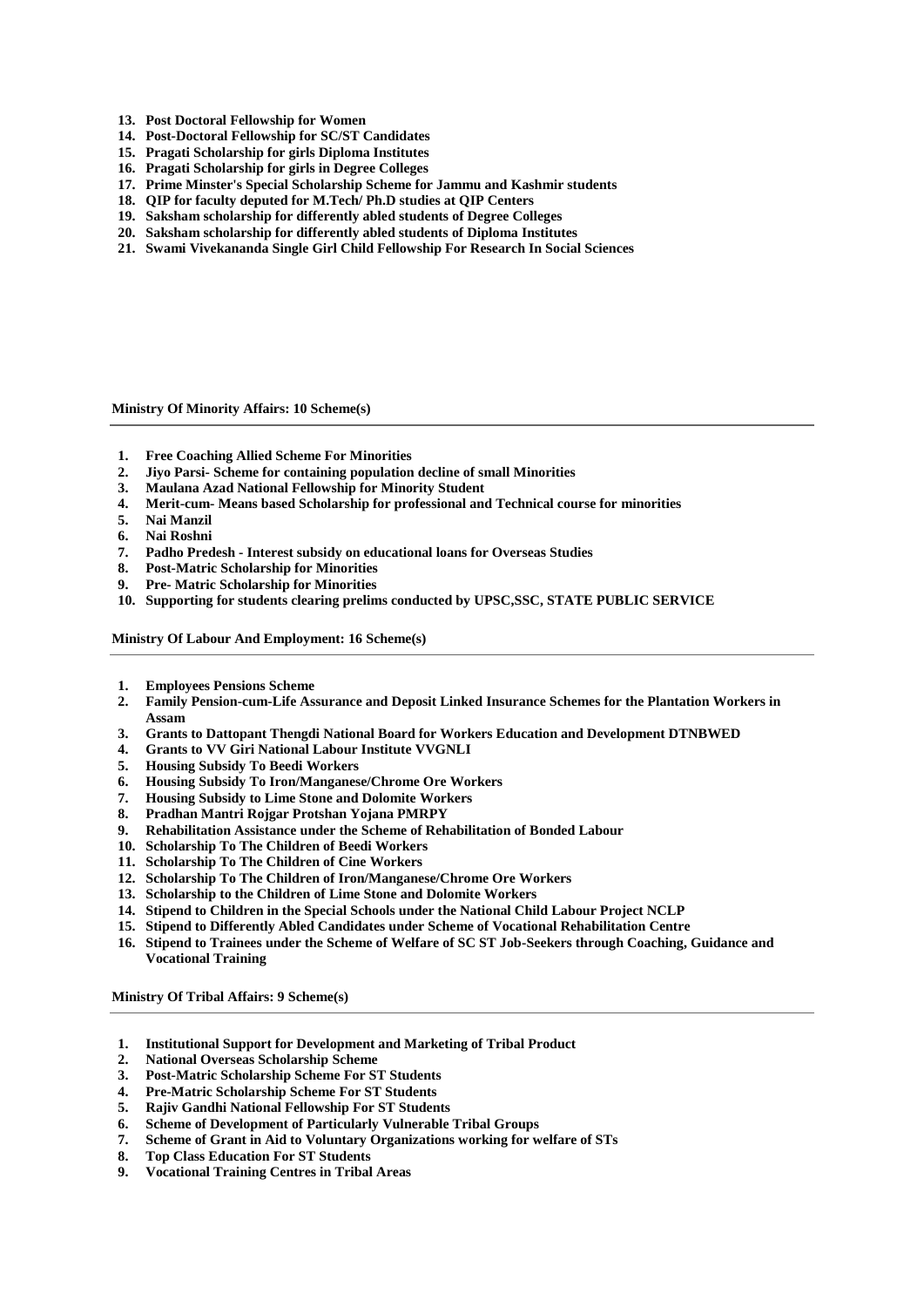#### **Department Of Social Justice And Empowerment: 13 Scheme(s)**

- **1. Central Sector Scheme [of Assistance to Voluntary Organizations working for welfare of OBCs](https://dbtbharat.gov.in/scheme/schemedetail?id=MTYz)**
- **2. [Central Sector Scheme of National Fellowship for OBC Students](https://dbtbharat.gov.in/scheme/schemedetail?id=MTg=)**
- **3. [Central Sector Scheme of National Fellowship for providing scholarships to Scheduled Caste students to pursue](https://dbtbharat.gov.in/scheme/schemedetail?id=NDM=)  [programmes in Higher Education such as M.Phil. and Ph.D.](https://dbtbharat.gov.in/scheme/schemedetail?id=NDM=)**
- **4. [Centrally Sponsored Scheme of Dr.Ambedkar Pre-Matric and Post-Matric Scholarship for DNTs](https://dbtbharat.gov.in/scheme/schemedetail?id=Mzg=)**
- **5. Centrally Sponsored Scheme of Post Matric [Scholarships to the Students belonging to Scheduled Castes for](https://dbtbharat.gov.in/scheme/schemedetail?id=Mzc=)  [studies in India](https://dbtbharat.gov.in/scheme/schemedetail?id=Mzc=)**
- **6. [Centrally Sponsored Scheme of Post-Matric Scholarship for OBC Students for studying in India](https://dbtbharat.gov.in/scheme/schemedetail?id=NDI=)**
- **7. [Centrally-Sponsored Scheme of Pre Matric Scholarship for Scheduled Caste Students studying in classes IX](https://dbtbharat.gov.in/scheme/schemedetail?id=NDA=)  [and X](https://dbtbharat.gov.in/scheme/schemedetail?id=NDA=)**
- **8. [Credit Enhancement Guarantee Scheme For Young And Start-Up Entrepreneurs Belonging To Scheduled](https://dbtbharat.gov.in/scheme/schemedetail?id=NDE=)  [Castes](https://dbtbharat.gov.in/scheme/schemedetail?id=NDE=)**
- **9. [Dr Ambedkar Central Sector Scheme of Interest Subsidy on Educational Loans for Overseas Studies for Other](https://dbtbharat.gov.in/scheme/schemedetail?id=MjYx)  [Backward Classes OBCs and Economically Backward Classes EBCs](https://dbtbharat.gov.in/scheme/schemedetail?id=MjYx)**
- **10. [Dr. Ambedakar Centrally Sponsored Scheme of Post-Matric Scholarships for the Economically Backward](https://dbtbharat.gov.in/scheme/schemedetail?id=MjYy)  [Class EBC Students](https://dbtbharat.gov.in/scheme/schemedetail?id=MjYy)**
- **11. [Pre-Matric Scholarships to the Children of those Engaged in occupations involving cleaning and prone to](https://dbtbharat.gov.in/scheme/schemedetail?id=Mzk=)  [health hazards](https://dbtbharat.gov.in/scheme/schemedetail?id=Mzk=)**
- **12. [Scheme of 'Venture Capital Fund for Scheduled Castes'](https://dbtbharat.gov.in/scheme/schemedetail?id=MjIx)**
- **13. [Scheme of Grant-in-aid to Voluntary and other Organisations working for Scheduled Castes](https://dbtbharat.gov.in/scheme/schemedetail?id=MTYy)**

**Department Of Empowerment Of Persons With Disabilities: 6 Scheme(s)**

- **1. [Incentives to private sector employers for providing employment to persons with disabilities](https://dbtbharat.gov.in/scheme/schemedetail?id=MTM1)**
- 
- **2. National Fellowship For [Students With Disabilities](https://dbtbharat.gov.in/scheme/schemedetail?id=NDc=) 3. [National Overseas Scholarship For Students With Disabilities](https://dbtbharat.gov.in/scheme/schemedetail?id=MTcw)**
- **4. [Post-matric Scholarship for Persons with Disabilities](https://dbtbharat.gov.in/scheme/schemedetail?id=NDU=)**
- **5. [Pre-matric scholarship for Persons with disabilities](https://dbtbharat.gov.in/scheme/schemedetail?id=NDQ=)**
- **6. [Scholarship For Top Class Education For Students](https://dbtbharat.gov.in/scheme/schemedetail?id=NDY=) With Disabilities**

**Department Of Health And Family Welfare: 1 Scheme(s)**

**1. [Janani Suraksha Yojana](https://dbtbharat.gov.in/scheme/schemedetail?id=NDg=)**

**Department Of Financial Services: 3 Scheme(s)**

- **1. [AABY -CLAIMS](https://dbtbharat.gov.in/scheme/schemedetail?id=NDk=)**
- **2. [AABY -SCHOLARSHIPS](https://dbtbharat.gov.in/scheme/schemedetail?id=NTE=)**
- **3. [Life Insurance linked with PMJDY](https://dbtbharat.gov.in/scheme/schemedetail?id=NTA=)**

**Ministry Of Culture: 10 Scheme(s)**

- **1. [Artistes Pension Scheme and Welfare Fund](https://dbtbharat.gov.in/scheme/schemedetail?id=NTY=)**
- **2. [Buddhist and Tibetan Culture Art](https://dbtbharat.gov.in/scheme/schemedetail?id=NjE=)**
- **3. [Cultural functions and production grant scheme](https://dbtbharat.gov.in/scheme/schemedetail?id=NTg=)**
- **4. [Preservation of Cultural Traditions in Himalayas and North-East Indian States](https://dbtbharat.gov.in/scheme/schemedetail?id=NjI=)**
- **5. [Repertory Grant Scheme](https://dbtbharat.gov.in/scheme/schemedetail?id=NTM=)**
- **6. [Scheme for Financial Assistance to Cultural Organizations with National Presence](https://dbtbharat.gov.in/scheme/schemedetail?id=NTc=)**
- **7. [Scheme for Promoting International Cultural Relations](https://dbtbharat.gov.in/scheme/schemedetail?id=NjM=)**
- **8. [Scheme for Scholarships to Young Artistes in different cultural fields](https://dbtbharat.gov.in/scheme/schemedetail?id=Njc=)**
- **9. [Scheme for the Award of Fellowship to outstanding persons in the field of Culture](https://dbtbharat.gov.in/scheme/schemedetail?id=NTk=)**
- **10. [Scheme of Tagore National Fellowship for Cultural Research](https://dbtbharat.gov.in/scheme/schemedetail?id=NjA=)**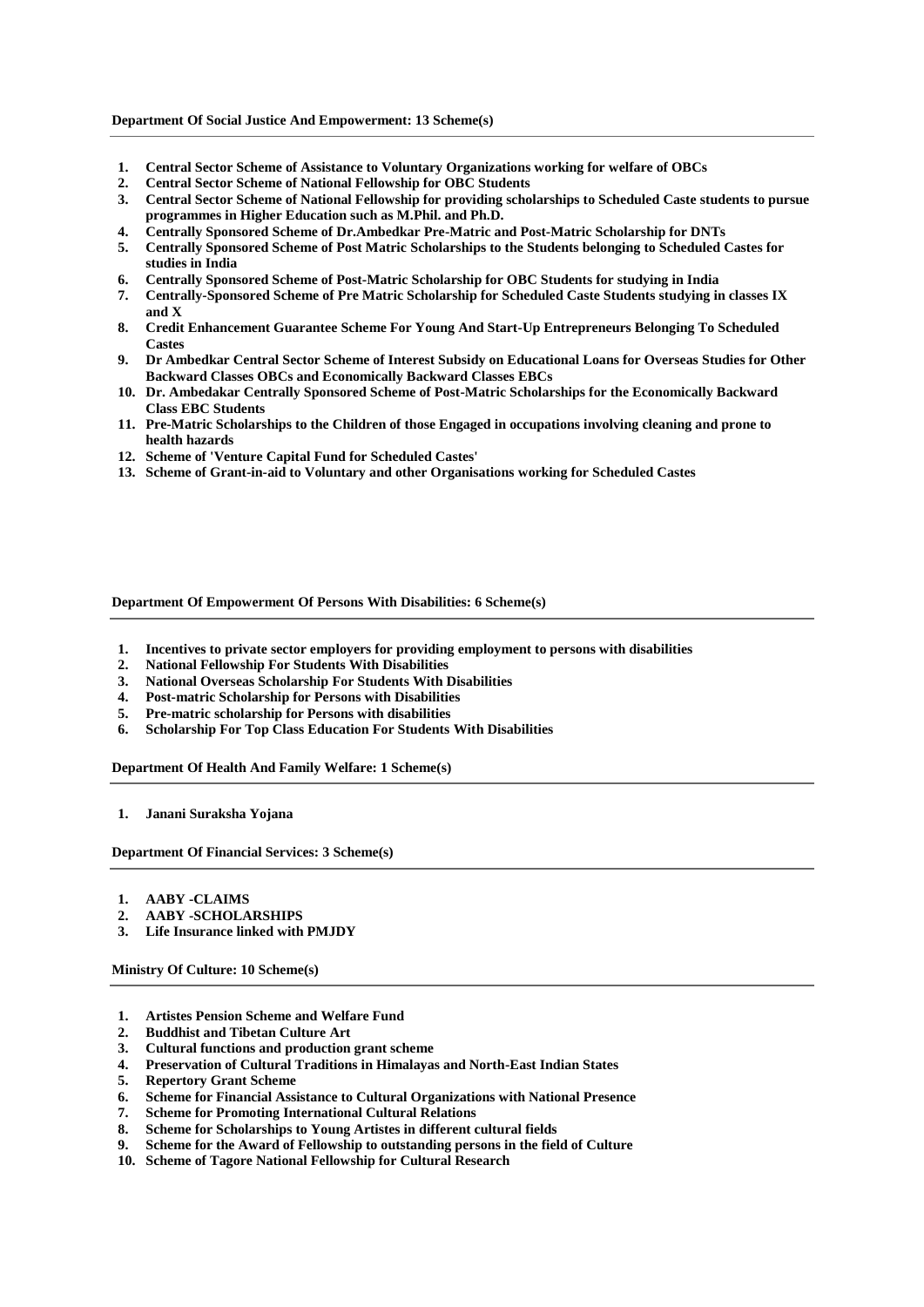#### **Department Of Food And Public Distribution: 1 Scheme(s)**

**1. [Direct Cash Transfer for food grains](https://dbtbharat.gov.in/scheme/schemedetail?id=NzM=)**

**Ministry Of AYUSH: 1 Scheme(s)**

**1. [Rashtriya Ayurveda Vidyapeeth](https://dbtbharat.gov.in/scheme/schemedetail?id=NzQ=)**

**Department Of Sports: 9 Scheme(s)**

- **1. [Arjuna Awards](https://dbtbharat.gov.in/scheme/schemedetail?id=MTU3)**
- **2. [Dhyan Chand awards](https://dbtbharat.gov.in/scheme/schemedetail?id=MTU4)**
- **3. [Dronacharya awards](https://dbtbharat.gov.in/scheme/schemedetail?id=MTU5)**
- **4. [National sports development fund](https://dbtbharat.gov.in/scheme/schemedetail?id=Mjgx)**
- **5. [National Welfare Fund For Sportspersons](https://dbtbharat.gov.in/scheme/schemedetail?id=Mjg0)**
- **6. [Pension To Meritorious Sportspersons](https://dbtbharat.gov.in/scheme/schemedetail?id=Mjgz)**
- **7. [Rajiv Gandhi khel ratna award](https://dbtbharat.gov.in/scheme/schemedetail?id=MTYw)**
- **8. [Scheme For Human Resource Development In Sports](https://dbtbharat.gov.in/scheme/schemedetail?id=Mjgy)**
- **9. [Special Cash Awards To Medal Winners In International Sports Events](https://dbtbharat.gov.in/scheme/schemedetail?id=Mjg1)**

**Ministry Of Electronics And Information Technology (MeitY): 2 Scheme(s)**

- **1. [NIELIT O A B C SCHOLARSHIP SCHEME](https://dbtbharat.gov.in/scheme/schemedetail?id=MTgy)**
- **2. [Visvesvaraya PhD Scheme for Electronics and IT](https://dbtbharat.gov.in/scheme/schemedetail?id=MjEy)**

**Department Of Public Enterprises: 2 Scheme(s)**

- **1. [Counselling, Retraining and redeployment Scheme](https://dbtbharat.gov.in/scheme/schemedetail?id=MjYz)**
- **2. [Scheme of Research, Development and Consultancies on Generic issues of Public Sector Enterprises](https://dbtbharat.gov.in/scheme/schemedetail?id=MjY0)**

**Ministry Of Corporate Affairs: 1 Scheme(s)**

**1. [Internship Scheme](https://dbtbharat.gov.in/scheme/schemedetail?id=MjEz)**

**Ministry Of Micro, Small And Medium Enterprises: 22 Scheme(s)**

- **1. [Assistance to Training Institutions Scheme](https://dbtbharat.gov.in/scheme/schemedetail?id=MzI2)**
- **2. [Coir Udyami Yojana](https://dbtbharat.gov.in/scheme/schemedetail?id=MzI4)**
- **3. [Coir Vikas Yojana](https://dbtbharat.gov.in/scheme/schemedetail?id=MzI5)**
- **4. [Credit Guarantee Scheme](https://dbtbharat.gov.in/scheme/schemedetail?id=MzMx)**
- **5. [Credit Linked Capital Subsidy Scheme CLCSS](https://dbtbharat.gov.in/scheme/schemedetail?id=MTI5)**
- **6. [Design Clinic Scheme for Design Expertise to Micro, Small and Medium Enterprises](https://dbtbharat.gov.in/scheme/schemedetail?id=MTAx)**
- **7. [IC Schemes](https://dbtbharat.gov.in/scheme/schemedetail?id=MTM0)**
- **8. [Incubation Centre Support For Entrepreneurial And Managerial Development Of SMEs Through Incubators](https://dbtbharat.gov.in/scheme/schemedetail?id=MTMx)**
- **9. [Interest subsidy eligibility certificate for Khadi and Polyvastra -ISEC](https://dbtbharat.gov.in/scheme/schemedetail?id=MjU5)**
- **10. [IPR Building Awareness On Intellectual Property Rights For MSMEs](https://dbtbharat.gov.in/scheme/schemedetail?id=MTMw)**
- **11. [Lean Manufacturing Competitiveness Scheme For MSMEs](https://dbtbharat.gov.in/scheme/schemedetail?id=MTMy)**
- **12. [Marketing Assistance And Technology Upgradation -](https://dbtbharat.gov.in/scheme/schemedetail?id=MTI4) MATU**
- **13. [Marketing Assistance Scheme](https://dbtbharat.gov.in/scheme/schemedetail?id=MzI3)**
- **14. [MDP-EDP-Skill Development](https://dbtbharat.gov.in/scheme/schemedetail?id=MTI1)**
- **15. [MPDA Grant to Khadi Institutions](https://dbtbharat.gov.in/scheme/schemedetail?id=MzMw)**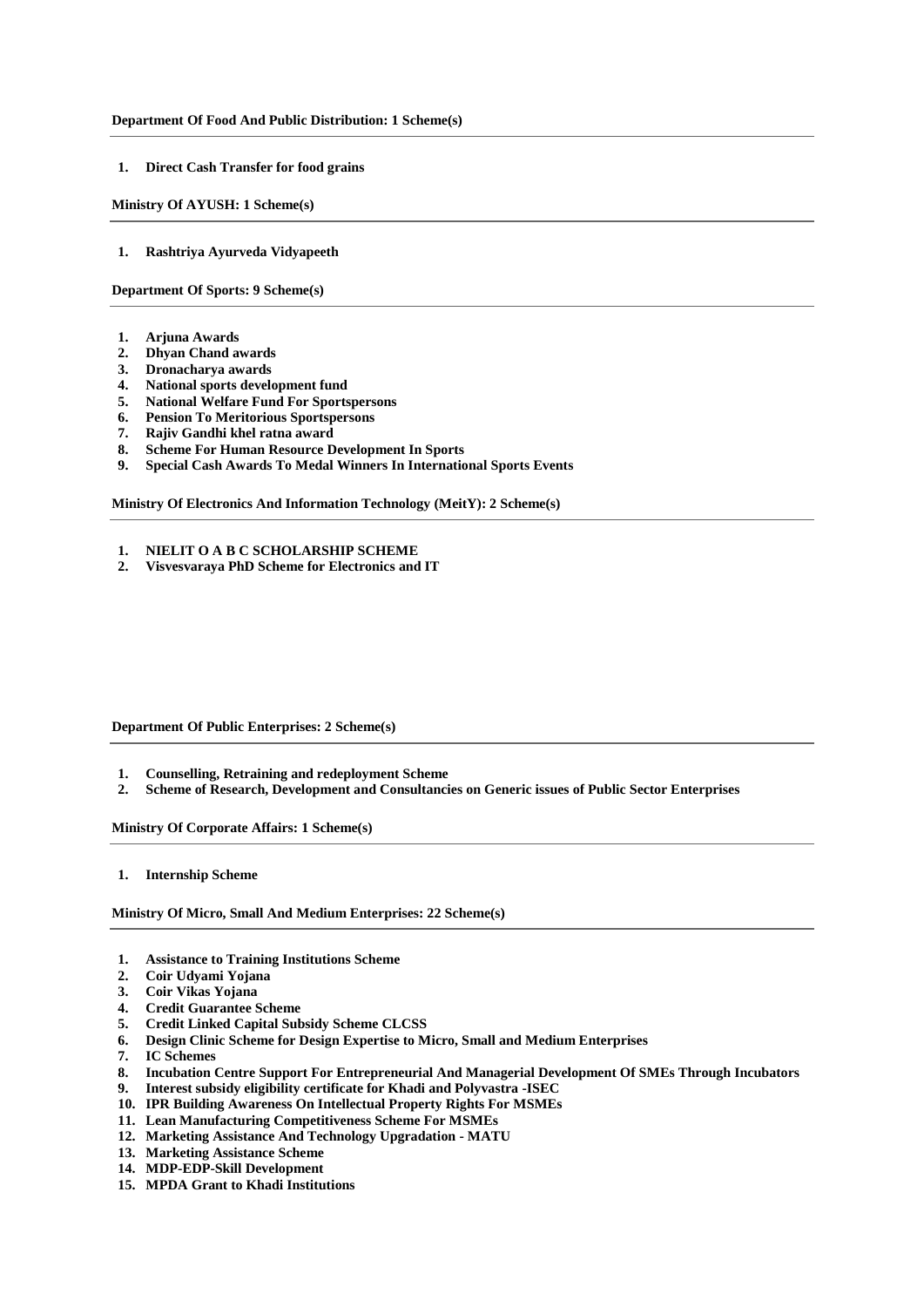- **16. [National Awards](https://dbtbharat.gov.in/scheme/schemedetail?id=MTI0)**
- **17. [Performance And Credit Rating Scheme](https://dbtbharat.gov.in/scheme/schemedetail?id=MTMz)**
- **18. [PMEGP Prime Ministers Employment Generation Programme](https://dbtbharat.gov.in/scheme/schemedetail?id=MzMz)**
- **19. [SFURTI Scheme of Fund for Regeneration of Traditional Industries](https://dbtbharat.gov.in/scheme/schemedetail?id=MzMy)**
- **20. [Technology And Quality Upgradation Support Through MSMEs -](https://dbtbharat.gov.in/scheme/schemedetail?id=MTI3) TEQUP**
- **21. [Trade Related Entrepreneurship Assistance and Development TREAD Scheme for Women](https://dbtbharat.gov.in/scheme/schemedetail?id=MzEw)**
- **22. [Zero Effect Zero Defect ZED](https://dbtbharat.gov.in/scheme/schemedetail?id=MTI2)**

**Ministry Of Water Resources, River Development And Ganga Rejuvenation: 4 Scheme(s)**

- **1. [IEC Section Essay Competition](https://dbtbharat.gov.in/scheme/schemedetail?id=MzI0)**
- **2. [IEC Section Painting Competition](https://dbtbharat.gov.in/scheme/schemedetail?id=MzIz)**
- **3. [Implementation of National Water Mission](https://dbtbharat.gov.in/scheme/schemedetail?id=MzI1)**
- **4. [R and D Programme in Water Sector](https://dbtbharat.gov.in/scheme/schemedetail?id=MTUw)**

**Department Of Biotechnology: 8 Scheme(s)**

- **1. [Bioinformatics National Certificate Fellowship](https://dbtbharat.gov.in/scheme/schemedetail?id=MTE1)**
- **2. [Biotech Product, Process Development and Commercialization Award](https://dbtbharat.gov.in/scheme/schemedetail?id=MTE3)**
- **3. [Department of Biotechnology Biology Fellowship](https://dbtbharat.gov.in/scheme/schemedetail?id=MTIz)**
- **4. [Distinguished Biotechnology Research Professorship Award](https://dbtbharat.gov.in/scheme/schemedetail?id=MTE2)**
- **5. [Junior Research Fellowship](https://dbtbharat.gov.in/scheme/schemedetail?id=MTIx)**
- **6. [National Bioscience Award for Career Development](https://dbtbharat.gov.in/scheme/schemedetail?id=MTE4)**
- **7. [National women Bio-science Award](https://dbtbharat.gov.in/scheme/schemedetail?id=MTE0)**
- **8. [Research Associates](https://dbtbharat.gov.in/scheme/schemedetail?id=MTIy)**

**Department Of Agriculture, Cooperation And Farmers Welfare: 1 Scheme(s)**

**1. [Agri Clinics and Agri Business Centres ACABC](https://dbtbharat.gov.in/scheme/schemedetail?id=MTIw)**

**Department Of Science And Technology: 1 Scheme(s)**

**1. [Alliance and R and D Mission -](https://dbtbharat.gov.in/scheme/schemedetail?id=NjY=) INSPIRE Scholarship**

**Department Of Scientific And Industrial Research: 5 Scheme(s)**

- **1. [Consultancy Development Centre](https://dbtbharat.gov.in/scheme/schemedetail?id=MTg1)**
- **2. [National S and T Human Resource Development](https://dbtbharat.gov.in/scheme/schemedetail?id=MTg4)**
- **3. [Program for inspiring Investors and Innovators](https://dbtbharat.gov.in/scheme/schemedetail?id=MTg5)**
- **4. [Promoting Innovations In Individuals Start-ups And MSMEs -PRISM](https://dbtbharat.gov.in/scheme/schemedetail?id=MTgz)**
- **5. [Technology Development Utilization Program For Women](https://dbtbharat.gov.in/scheme/schemedetail?id=MTg0)**

**Ministry Of Housing And Urban Poverty Alleviation: 1 Scheme(s)**

## **1. [CREDIT LINK SUBSIDY SCHEME](https://dbtbharat.gov.in/scheme/schemedetail?id=MjQ3)**

**Ministry Of Information And Broadcasting: 2 Scheme(s)**

- **1. [Journalist Welfare Scheme](https://dbtbharat.gov.in/scheme/schemedetail?id=MTUy)**
- **2. [Scholarship Scheme Of Satyajit Ray Film And Television Institute Kolkata](https://dbtbharat.gov.in/scheme/schemedetail?id=MTUx)**

**Ministry Of Urban Development: 1 Scheme(s)**

#### **1. [SWACHH BHARAT MISSION URBAN](https://dbtbharat.gov.in/scheme/schemedetail?id=MTgw)**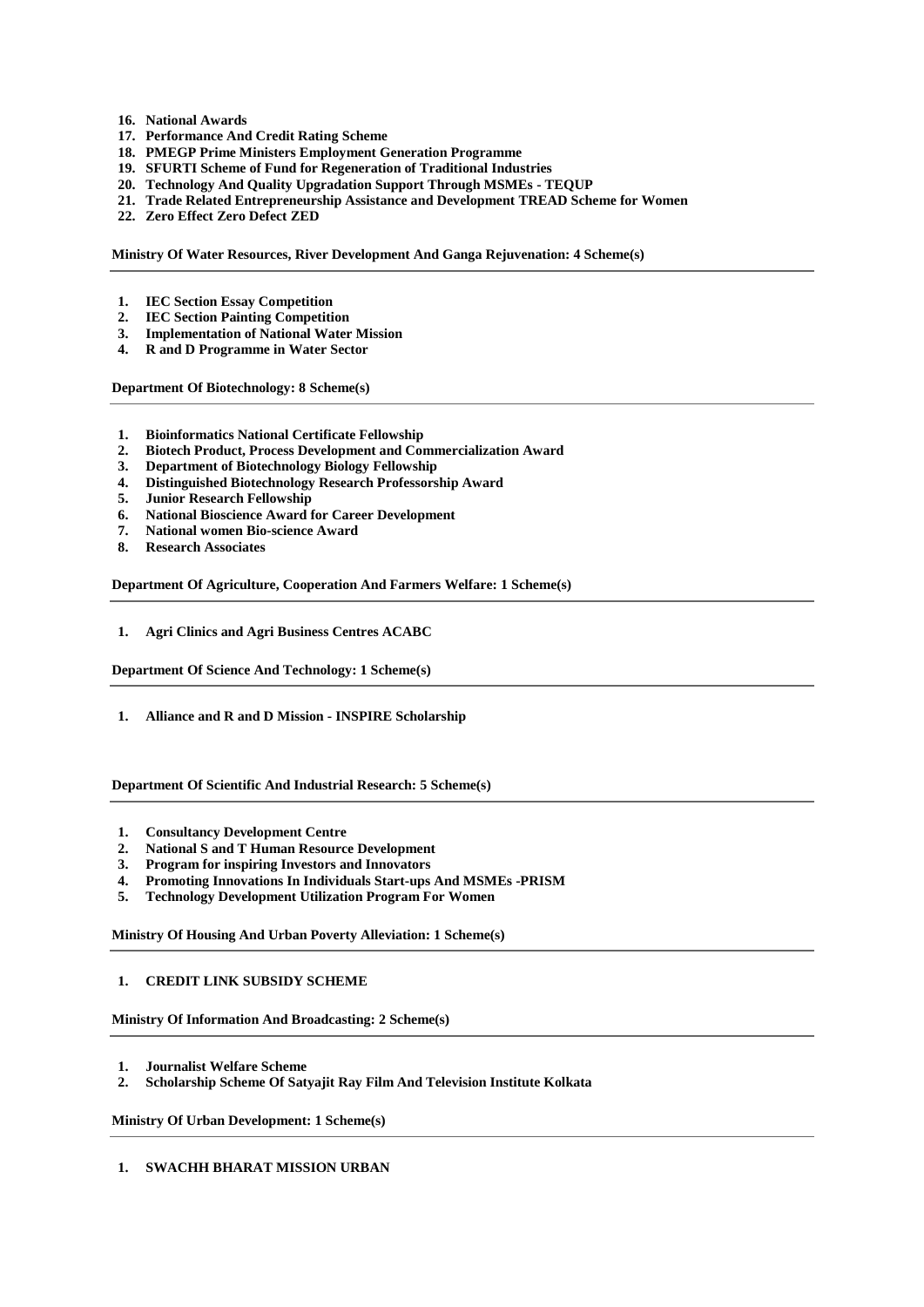#### **Department Of Chemicals And Petrochemicals: 2 Scheme(s)**

- **1. [Bhopal Gas Leak Disaster](https://dbtbharat.gov.in/scheme/schemedetail?id=MzA4)**
- **2. [National Awards for Technology Innovation in Petrochemicals and Downstream Plastic Processing Industry](https://dbtbharat.gov.in/scheme/schemedetail?id=MTYx)**

**Department Of Personnel And Training: 4 Scheme(s)**

- **1. [Annual grant to GKK](https://dbtbharat.gov.in/scheme/schemedetail?id=MTAz)**
- **2. [Assistance for Come and Play scheme](https://dbtbharat.gov.in/scheme/schemedetail?id=MjYw)**
- **3. [Coaching academies and summer camps by CCSCSB](https://dbtbharat.gov.in/scheme/schemedetail?id=MTAy)**
- **4. [Conduct of Yoga classes at Grih Kalyan Kendras GKK](https://dbtbharat.gov.in/scheme/schemedetail?id=MTA0)**

**Ministry Of Textiles: 20 Scheme(s)**

- **1. [Ambedkar Hastshilp Vikas YojanaDastkar Shashktikaran Yojana](https://dbtbharat.gov.in/scheme/schemedetail?id=Mjgw)**
- **2. [Amended Technology Upgradations Fund](https://dbtbharat.gov.in/scheme/schemedetail?id=MTc4)**
- **3. [Carpet Weaving Training Scheme](https://dbtbharat.gov.in/scheme/schemedetail?id=Mjcy)**
- **4. [Comprehensive Handicrafts Cluster Development Programme](https://dbtbharat.gov.in/scheme/schemedetail?id=Mjc5)**
- **5. [Comprehensive Handloom Cluster Development Scheme](https://dbtbharat.gov.in/scheme/schemedetail?id=MjIw)**
- **6. [Comprehensive Powerloom Cluster Development Programme](https://dbtbharat.gov.in/scheme/schemedetail?id=MjE3)**
- **7. [Development of other crafts in Jammu and Kashmir](https://dbtbharat.gov.in/scheme/schemedetail?id=Mjc3)**
- **8. [Direct Benefit to Artisan](https://dbtbharat.gov.in/scheme/schemedetail?id=Mjc2)**
- **9. [Handicraft Design and Technology Upgradation Scheme](https://dbtbharat.gov.in/scheme/schemedetail?id=Mjc4)**
- **10. [Handicraft Human Resource Development](https://dbtbharat.gov.in/scheme/schemedetail?id=Mjc1)**
- **11. [Handicrafts Research and Development](https://dbtbharat.gov.in/scheme/schemedetail?id=Mjc0)**
- **12. [Integrated Scheme for Powerloom Sector Development](https://dbtbharat.gov.in/scheme/schemedetail?id=MTc2)**
- **13. [Marketing Support and Services and Export Promotion Scheme](https://dbtbharat.gov.in/scheme/schemedetail?id=Mjcz)**
- **14. [National Handloom Development Programme -](https://dbtbharat.gov.in/scheme/schemedetail?id=MjE5) Block Level Clusters**
- **15. [National Handloom Development Programme -](https://dbtbharat.gov.in/scheme/schemedetail?id=Mjcx) Scholarship/Stipend**
- **16. [North Eastern Region Textile Promotion Scheme NERTPS](https://dbtbharat.gov.in/scheme/schemedetail?id=MTc1)**
- **17. [Powerloom Group Insurance Scheme](https://dbtbharat.gov.in/scheme/schemedetail?id=MjE4)**
- **18. [Powerloom Group Workshed Scheme](https://dbtbharat.gov.in/scheme/schemedetail?id=MTc3)**
- **19. [Scheme for Development of Silk Industry](https://dbtbharat.gov.in/scheme/schemedetail?id=MjE1)**
- **20. [Scheme For In-situ Upgradation of Plain Powerloom](https://dbtbharat.gov.in/scheme/schemedetail?id=MjE2)**

**Department Of Health Research: 7 Scheme(s)**

- **1. [Fellowship programmes under the Human Resource Development for Health research](https://dbtbharat.gov.in/scheme/schemedetail?id=MTcy)**
- **2. [ICMR -EMERITUS MEDICAL SCIENTIST SCHEME](https://dbtbharat.gov.in/scheme/schemedetail?id=MTY0)**
- **3. [ICMR VISITING FELLOW SCHEME](https://dbtbharat.gov.in/scheme/schemedetail?id=MTY3)**
- **4. [ICMR-JUNIOR RESEARCH FELLOWSHIP](https://dbtbharat.gov.in/scheme/schemedetail?id=MTY5)**
- **5. [ICMR-POST DOCTORAL FELLOWSHIP](https://dbtbharat.gov.in/scheme/schemedetail?id=MTY4)**
- **6. [ICMR-SHORT TERM STUDENTSHIP](https://dbtbharat.gov.in/scheme/schemedetail?id=MTY1)**
- **7. [ICMR-SRF AND RA FELLOWSHIP](https://dbtbharat.gov.in/scheme/schemedetail?id=MTY2)**

**Department Of Heavy Industry: 1 Scheme(s)**

**1. [Issue Of Excise Duty Concession Certificate On Purchase Of Car By Physically Handicapped Persons](https://dbtbharat.gov.in/scheme/schemedetail?id=MTE5)**

**Ministry Of Home Affairs (Excluding Dep Of Official Languages And Dept Of Inter State Council Sect): 4 Scheme(s)**

- **1. [Essay competition on national integration and communal harmony](https://dbtbharat.gov.in/scheme/schemedetail?id=MzIx)**
- **2. [PM Assistance to DPs of POJK](https://dbtbharat.gov.in/scheme/schemedetail?id=MzIw)**
- **3. [Prime Minister scholarship scheme](https://dbtbharat.gov.in/scheme/schemedetail?id=MzE5)**
- **4. [Special industry initiative for J and K -](https://dbtbharat.gov.in/scheme/schemedetail?id=MzIy) UDAAN scheme**

**Department Of Commerce: 7 Scheme(s)**

- **1. [APEDA](https://dbtbharat.gov.in/scheme/schemedetail?id=MTA3)**
- **2. [Coffee Board](https://dbtbharat.gov.in/scheme/schemedetail?id=MTA4)**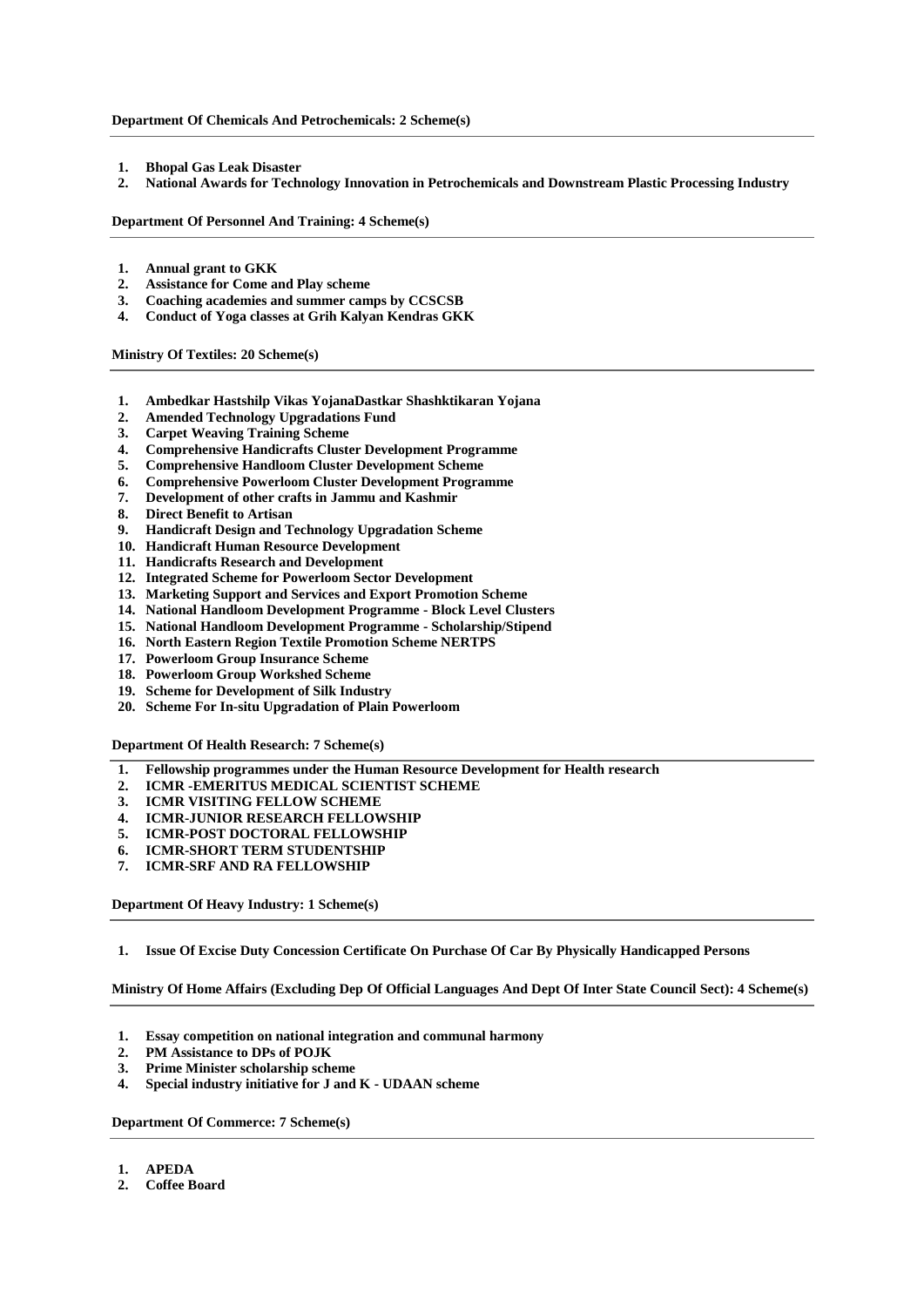- **3. [MPEDA](https://dbtbharat.gov.in/scheme/schemedetail?id=MTA5)**
- **4. [Rubber Board](https://dbtbharat.gov.in/scheme/schemedetail?id=MTEw)**
- **5. [Spice board](https://dbtbharat.gov.in/scheme/schemedetail?id=MTEx)**
- **6. [Tea Board](https://dbtbharat.gov.in/scheme/schemedetail?id=MTEy)**
- **7. [Tobacco Board](https://dbtbharat.gov.in/scheme/schemedetail?id=MTEz)**

**Department Of Ex-Servicemen Welfare: 6 Scheme(s)**

- **1. [Assistance for procurement of modified scooter](https://dbtbharat.gov.in/scheme/schemedetail?id=NzU=)**
- **2. [Assistance for purchase of Tool Kits](https://dbtbharat.gov.in/scheme/schemedetail?id=Nzg=)**
- **3. [Assistance for treatment of listed serious diseases](https://dbtbharat.gov.in/scheme/schemedetail?id=NzI=)**
- **4. [Interest subsidy on Home Loan upto max Rs one lac taken from Nationalized or PSU Banks etc](https://dbtbharat.gov.in/scheme/schemedetail?id=Nzk=)**
- **5. [Prime Ministers Scholarship Scheme PMSS](https://dbtbharat.gov.in/scheme/schemedetail?id=NjQ=)**
- **6. [Raksha Mantri Ex-servicemen Welfare Fund RMEWF](https://dbtbharat.gov.in/scheme/schemedetail?id=NjU=)**

**Ministry Of Steel: 1 Scheme(s)**

**1. [Award Scheme for writing books in Hindi](https://dbtbharat.gov.in/scheme/schemedetail?id=MjE0)**

**Ministry Of Environment, Forests And Climate Change: 20 Scheme(s)**

- **1. [Biodiversity Conservation and Rural Livelihood Improvement](https://dbtbharat.gov.in/scheme/schemedetail?id=MzA2)**
- **2. [Biosphere Reserves](https://dbtbharat.gov.in/scheme/schemedetail?id=Mjk4)**
- **3. [Centres Of Excellence](https://dbtbharat.gov.in/scheme/schemedetail?id=Mjg5)**
- **4. [Conservation of Corals and Mangroves](https://dbtbharat.gov.in/scheme/schemedetail?id=MzA1)**
- **5. [Environment Education And Awareness](https://dbtbharat.gov.in/scheme/schemedetail?id=Mjkw)**
- **6. [Forest Survey of India](https://dbtbharat.gov.in/scheme/schemedetail?id=MzEy)**
- **7. [GB Pant National Institute of Himalayan Environment and Sustainable Development](https://dbtbharat.gov.in/scheme/schemedetail?id=Mjkz)**
- **8. [Green India Mission National Afforestation Programme](https://dbtbharat.gov.in/scheme/schemedetail?id=Mjk5)**
- **9. [Indian Council Of Forestry Research And Education](https://dbtbharat.gov.in/scheme/schemedetail?id=Mjk2)**
- **10. [Indian Institute of Forest Management](https://dbtbharat.gov.in/scheme/schemedetail?id=Mjg4)**
- **11. [Integrated Development of Wild Life Habitats](https://dbtbharat.gov.in/scheme/schemedetail?id=Mjg2)**
- **12. [National Coastal Zone Management Programme](https://dbtbharat.gov.in/scheme/schemedetail?id=MzAw)**
- **13. [National Mission on Himalayan Studies](https://dbtbharat.gov.in/scheme/schemedetail?id=MjI3)**
- **14. National [Museum of Natural History](https://dbtbharat.gov.in/scheme/schemedetail?id=MzEx)**
- **15. [Pollution Abatement](https://dbtbharat.gov.in/scheme/schemedetail?id=Mjky)**
- **16. [Project Elephant](https://dbtbharat.gov.in/scheme/schemedetail?id=Mjk0)**
- **17. [R and D for Conservation and Development NNRMS](https://dbtbharat.gov.in/scheme/schemedetail?id=Mjkx)**
- **18. [R and D for Conservation and Development RD](https://dbtbharat.gov.in/scheme/schemedetail?id=Mjk1)**
- **19. [R and D for Conservation and Development TCB and ABG](https://dbtbharat.gov.in/scheme/schemedetail?id=Mjk3)**
- **20. [Wildlife Institute of India](https://dbtbharat.gov.in/scheme/schemedetail?id=Mjg3)**

**Department Of Official Languages: 1 Scheme(s)**

## **1. [RAJBHASHA GAURAV PURASKAR YOJNA](https://dbtbharat.gov.in/scheme/schemedetail?id=MTUz)**

**Department Of Animal Husbandry, Dairying And Fisheries: 4 Scheme(s)**

- **1. [Development of Marine Fisheries, Infrastructure and Post-Harvest Operation](https://dbtbharat.gov.in/scheme/schemedetail?id=MzE3)**
- **2. [Institutional Arrangement For Fisheries Sector](https://dbtbharat.gov.in/scheme/schemedetail?id=MTg3)**
- **3. National Livestock Mission - [Entrepreneurship Development and Employment Generation](https://dbtbharat.gov.in/scheme/schemedetail?id=MzA3)**
- **4. [National Scheme on Welfare of Fishermen](https://dbtbharat.gov.in/scheme/schemedetail?id=MzE2)**

#### **Ministry Of Development Of North Eastern Region: 4 Scheme(s)**

- **1. NERLP- [Skill Training](https://dbtbharat.gov.in/scheme/schemedetail?id=Mjcw)**
- **2. [NERLP-SHG](https://dbtbharat.gov.in/scheme/schemedetail?id=MjY5)**
- **3. [SCHEME OF NORTH EASTERN COUNCIL OF CHAIRMAN SPORT AWARD FOR EXCELLENCE IN](https://dbtbharat.gov.in/scheme/schemedetail?id=MjI4)  [NATIONAL AND INTERNATIONAL SPORT MEET](https://dbtbharat.gov.in/scheme/schemedetail?id=MjI4)**
- **4. [SCHEME OF NORTH EASTERN COUNCIL OF FINANCIAL SUPPORT TO THE STUDENT OF NORTH](https://dbtbharat.gov.in/scheme/schemedetail?id=MjI5)  [EAST REGION](https://dbtbharat.gov.in/scheme/schemedetail?id=MjI5)**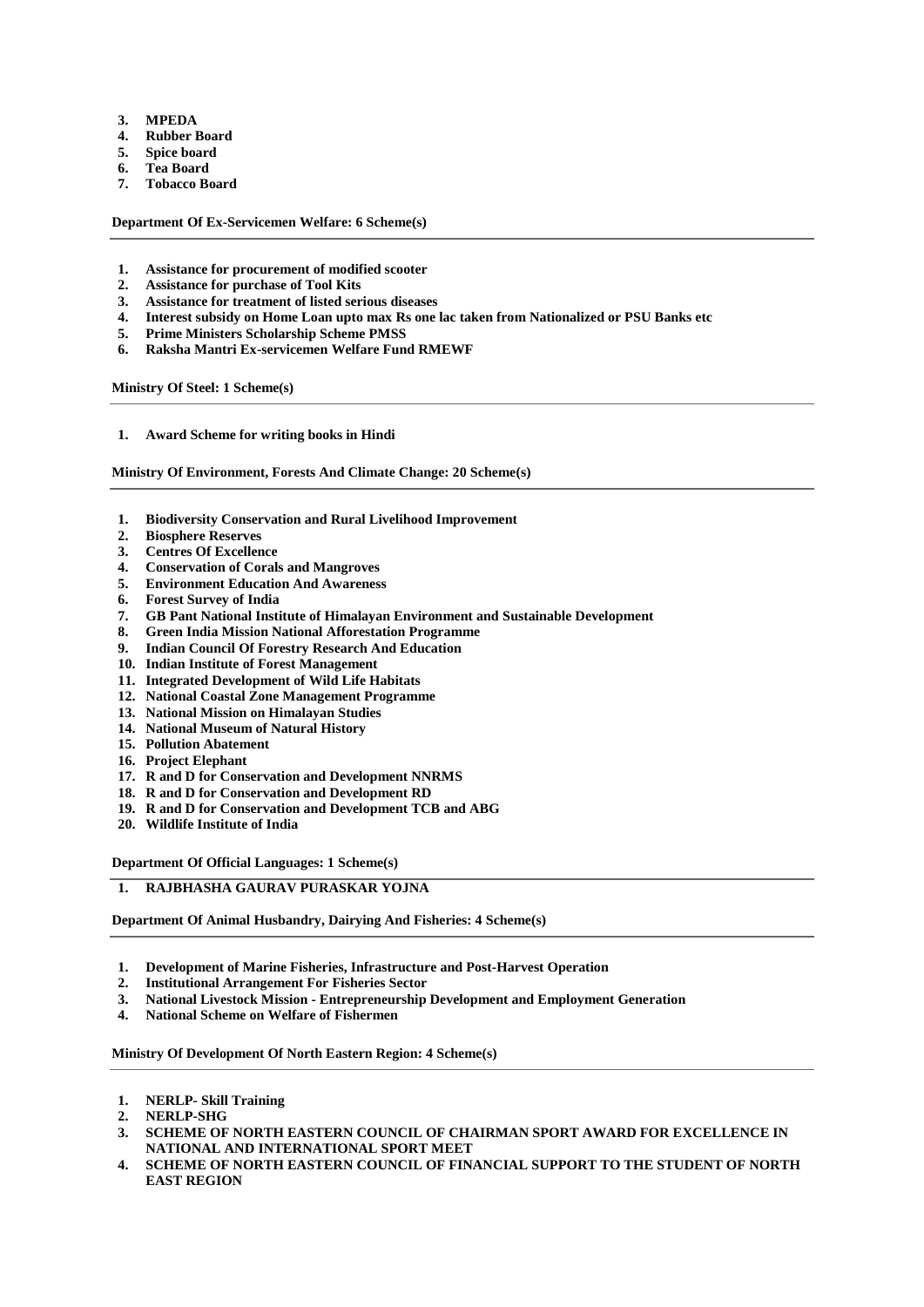**1. [Human Resource Development ILDP](https://dbtbharat.gov.in/scheme/schemedetail?id=MjMw)**

**Department Of Agricultural Research And Education: 18 Scheme(s)**

- **1. AgEdn - [ICAR Emeritus Professor](https://dbtbharat.gov.in/scheme/schemedetail?id=MTk5)**
- **2. AgEdn - [ICAR Emeritus Scientist](https://dbtbharat.gov.in/scheme/schemedetail?id=MjAw)**
- **3. AgEdn - [ICAR Junior Research Fellowship](https://dbtbharat.gov.in/scheme/schemedetail?id=MTk4)**
- **4. AgEdn - [ICAR National Professor And National Fellow](https://dbtbharat.gov.in/scheme/schemedetail?id=MTky)**
- **5. AgEdn - [ICAR Senior Research Fellowship](https://dbtbharat.gov.in/scheme/schemedetail?id=MTk3)**
- **6. AgEdn - [India-Afghanistan Fellowship](https://dbtbharat.gov.in/scheme/schemedetail?id=MjQ5)**
- **7. AgEdn - [India-Africa Fellowship](https://dbtbharat.gov.in/scheme/schemedetail?id=MjQ4)**
- **8. AgEdn - [Merit Cum Means Scholarship](https://dbtbharat.gov.in/scheme/schemedetail?id=MjAz)**
- **9. AgEdn - [National Talent Scholarship PG](https://dbtbharat.gov.in/scheme/schemedetail?id=MTk2)**
- **10. AgEdn - [National Talent Scholarship UG](https://dbtbharat.gov.in/scheme/schemedetail?id=MjA0)**
- **11. AgEdn - [Netaji Subhas ICAR International Fellowship](https://dbtbharat.gov.in/scheme/schemedetail?id=MjA2)**
- **12. AgEdn - [Post Matric Scholarship](https://dbtbharat.gov.in/scheme/schemedetail?id=MjAy)**
- **13. AgEdn - [Students READY](https://dbtbharat.gov.in/scheme/schemedetail?id=MjAx)**
- **14. [AS\\_NDRI\\_Institute Scholarship For M.Sc. And Ph.D.](https://dbtbharat.gov.in/scheme/schemedetail?id=MjA1)**
- **15. CS- [IARI Scholarship](https://dbtbharat.gov.in/scheme/schemedetail?id=MTkz)**
- **16. FS - CIFE - [Institutional Fellowship](https://dbtbharat.gov.in/scheme/schemedetail?id=MTk0)**
- **17. [IASRI Scholarship For MSc And PhD](https://dbtbharat.gov.in/scheme/schemedetail?id=MTkx)**
- **18. [ICAR Headquarter NASF](https://dbtbharat.gov.in/scheme/schemedetail?id=MTk1)**

**Department Of Atomic Energy: 10 Scheme(s)**

- **1. [Advanced Centre for Treatment, Research and Education in Cancer ACTREC-](https://dbtbharat.gov.in/scheme/schemedetail?id=MjQw) Short Term and Summer [Training Programme](https://dbtbharat.gov.in/scheme/schemedetail?id=MjQw)**
- **2. [Advanced Centre for Treatment, Research, and Education in Cancer ACTREC-Phd Programme](https://dbtbharat.gov.in/scheme/schemedetail?id=MjQx)**
- **3. [Aided Institutes--Payment of Stipend](https://dbtbharat.gov.in/scheme/schemedetail?id=MjM0)**
- **4. [Atomic Minerals Directorate for Exploration and Research AMD-](https://dbtbharat.gov.in/scheme/schemedetail?id=MjM4) Project Summer Training Programme and [Science and Elocution Competition](https://dbtbharat.gov.in/scheme/schemedetail?id=MjM4)**
- **5. [Atomic Minerals Directorate for Exploration and Research AMD-AMD Studentship Programme-AMDSP](https://dbtbharat.gov.in/scheme/schemedetail?id=MjQy)**
- **6. IMSc- [Phd Programme](https://dbtbharat.gov.in/scheme/schemedetail?id=MjQz)**
- **7. [Maths Olympiad](https://dbtbharat.gov.in/scheme/schemedetail?id=MjQ0)**
- **8. [Olympiad Programme-](https://dbtbharat.gov.in/scheme/schemedetail?id=MjQ1) Physics**
- **9. [Quiz and Essay Competition](https://dbtbharat.gov.in/scheme/schemedetail?id=MjM5)**
- **10. [Raja Ramanna Centre for Advanced technology RRCAT-Opportunities of Projects in RRCAT for Students](https://dbtbharat.gov.in/scheme/schemedetail?id=MjQ2)**

**Department Of Pharmaceuticals: 1 Scheme(s)**

**1. [Scholarship To NIPER Students](https://dbtbharat.gov.in/scheme/schemedetail?id=MjI1)**

**Ministry Of Drinking Water And Sanitation: 1 Scheme(s)**

**1. [Swachh Bharat Mission Gramin](https://dbtbharat.gov.in/scheme/schemedetail?id=MTc5)**

**Department Of Space: 14 Scheme(s)**

- **1. [Development and Educational Communication Unit -](https://dbtbharat.gov.in/scheme/schemedetail?id=MTQw) Scholarships and Stipends**
- **2. [Indian Institute of Remote Sensing -](https://dbtbharat.gov.in/scheme/schemedetail?id=MTQy) Scholarships and Stipends**
- **3. [Indian Institute of Space Science and Technology -](https://dbtbharat.gov.in/scheme/schemedetail?id=MTQx) Assistanceship and Fellowships**
- **4. [Indian Space Research Organization Headquarters -](https://dbtbharat.gov.in/scheme/schemedetail?id=MTQ5) Scholarships and Stipends**
- **5. [ISRO Propulsion Complex -](https://dbtbharat.gov.in/scheme/schemedetail?id=MTQz) Scholarships and Stipends**
- **6. ISRO Satellite Centre - [Scholarships and Stipends](https://dbtbharat.gov.in/scheme/schemedetail?id=MTM2)**